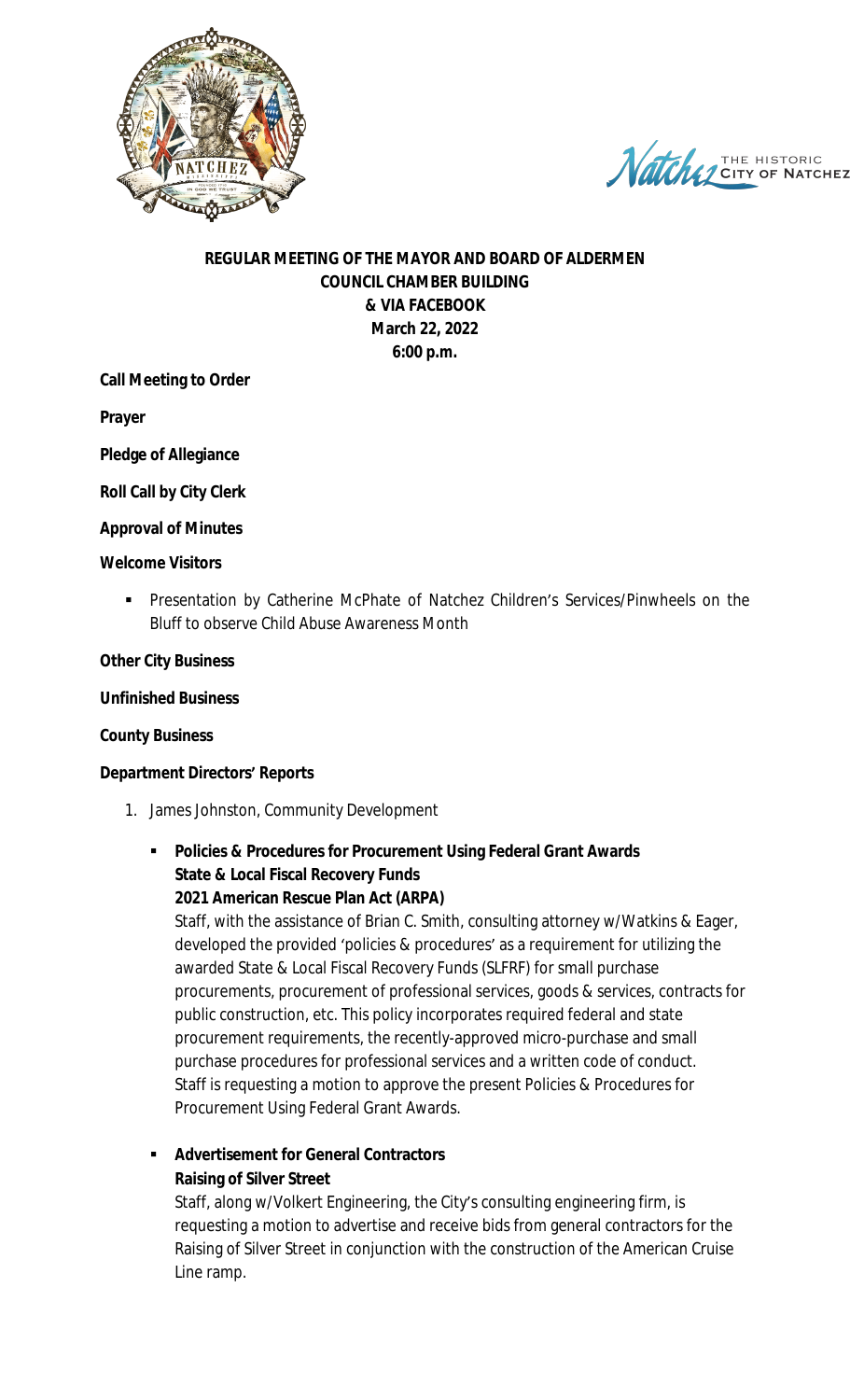



# **Natchez Drainage Initiative**

Staff is requesting a motion to solicit proposals for engineering services to assess, prioritize and determine the feasibility of multiple drainage sites as identified by the Mayor and Board of Aldermen, noting the sites will then be used to develop a comprehensive drainage study that can be used by the City to present to state and/or federal agencies for funding assistance to eliminate and/or mitigate the identified drainage problems.

## **Reroofing of Natchez City Hall 2020 Community Heritage Preservation Grant MS Department of Archives & History**

Staff is requesting a motion to contact MDAH staff requesting permission to determine if the balance of funds remaining from this project may be utilized to repair & paint the damaged/discolored ceilings, paint upstairs & downstairs corridors, paint doors and door casings, stairwell & banister, foyer, etc. In addition, the City will also seek permission to replace the flooring in the first floor corridor and replace/repair subflooring as necessary, in addition to re-carpeting the upstairs corridor.

Estimated costs total \$88,000.00

- 2. Sanora Cole, Parks and Recreation Director
	- **Contract approval for Pavilion Rentals**
	- **Update on parks and playgrounds/ programming**
	- **Approval to hire consultant for baseball field upgrades**

## **City Officials' Reports**

- 
- 
- Alderwoman Hall **•** Alderman Frazier  **Alderwoman Smith**
- Alderwoman Irving Alderman Davis Alderman Dillard

## **City Clerk's Report**

- Request for approval of the 2<sup>nd</sup> March 2022 Claims Docket
- Request for approval of the 2<sup>nd</sup> March 2022 Mini Claims Docket
- Retroactive approval of the following inter-fund transfers:
	- o On March 18, 2022 from *001 General Fund 2* to *135 Visitors Center Fund* in the amount of \$1,500.00 to cover the docket expenses – recurring invoice for chairs & carpet at the convention center has been changed and will now be paid from the General Fund.

# **City Attorney's Report**

Miscellaneous